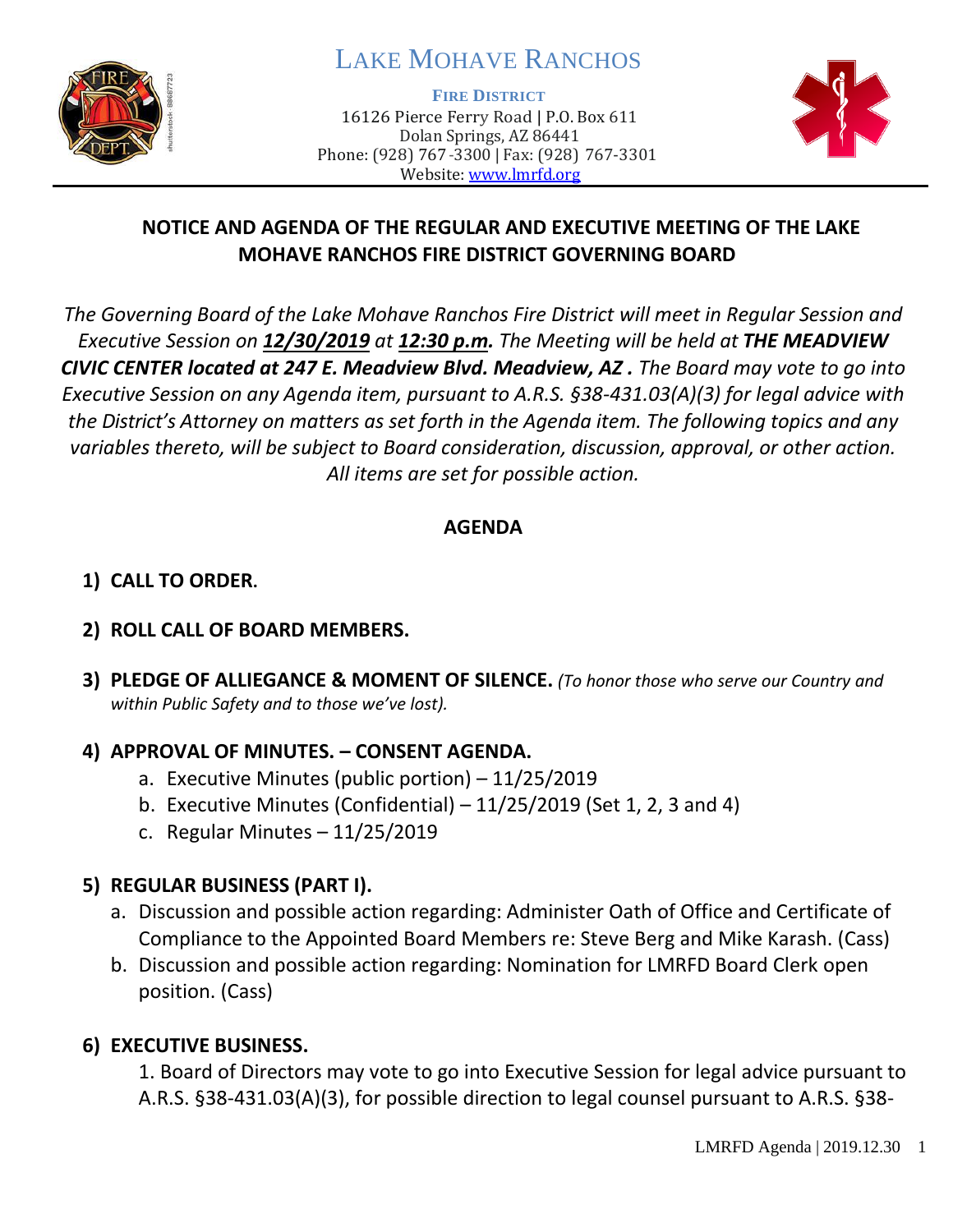431.03 (A)(4). and for personnel matters pursuant to A.R.S. §38-431.03 (A)(1) for the following matters:

- a. Discussion regarding: Personnel Matter re: Chiefs performance and possible modification or termination of Interim Chief Contract. (Cass)
- b. Discussion regarding: Personnel Matter re: Fire Chief Contract re: review of proposed changes from 11/25/2019 meeting and/or possible modification(s). (Cass)
- **7) CALL to the PUBLIC.** *(Consideration and discussion of comments and complaints from the public. Those wishing to address the Lake Mohave Ranchos Fire District Board need not request permission in advance. The Fire District Board is not permitted to discuss or take action on any item(s) that are not on the Agenda that are raised in the call to the public. However, individual Board Members may be permitted to respond to criticism directed to them. Otherwise, the Board may direct that staff review the matter or that the matter be placed on a future agenda. The Fire District Board cannot discuss or take legal action on any issue raised during the Call to the Public due to restriction of the Opening Meeting Law).*

# **8) REPORTS.**

a. **CHIEF'S REPORT.** *(The governing body may not propose, discuss, deliberate or take legal action on this matter unless the specific matter is properly noticed for legal action. Therefore, action taken as a result of the Chief's report will be limited to directing staff to study the matter or scheduling the matter for further consideration and discussion at a later date. (A.R.S. 38- 431.02.K.)*

### b. **FINANCIAL REPORT(S).**

- *1.* Review and approval: November 2019 Financial Report(s). *(The financial report(s) are to be reviewed and approved by the Board).* (Buldra/Administration)
- **9) EXECUTIVE BUSINESS.** *(Lake Mohave Ranchos Fire District Governing Board public action section on matters held in Executive Session).*
	- a. Discussion and possible action regarding: possible modification or termination of Interim Chief Contract. (Cass)
	- b. Discussion and possible action regarding: review of proposed changes and/or modification to Fire Chief Contract re: possible approval for finalization to create Fire Chief Contract. (Cass)

# **10) REGULAR BUSINESS (PART II).**

- a. Discussion and possible action regarding: Lake Mohave Ranchos Fire District Executive and Regular Monthly Meeting time(s) clarification, possible change of day for the month and possible location changes. (Cass/Administration)
- b. Discussion and possible action regarding: Review and approval for annual coverage through VFIS for LMRFD. (Administration)
- c. Discussion and possible action regarding: District Policy re: Articles approved by the